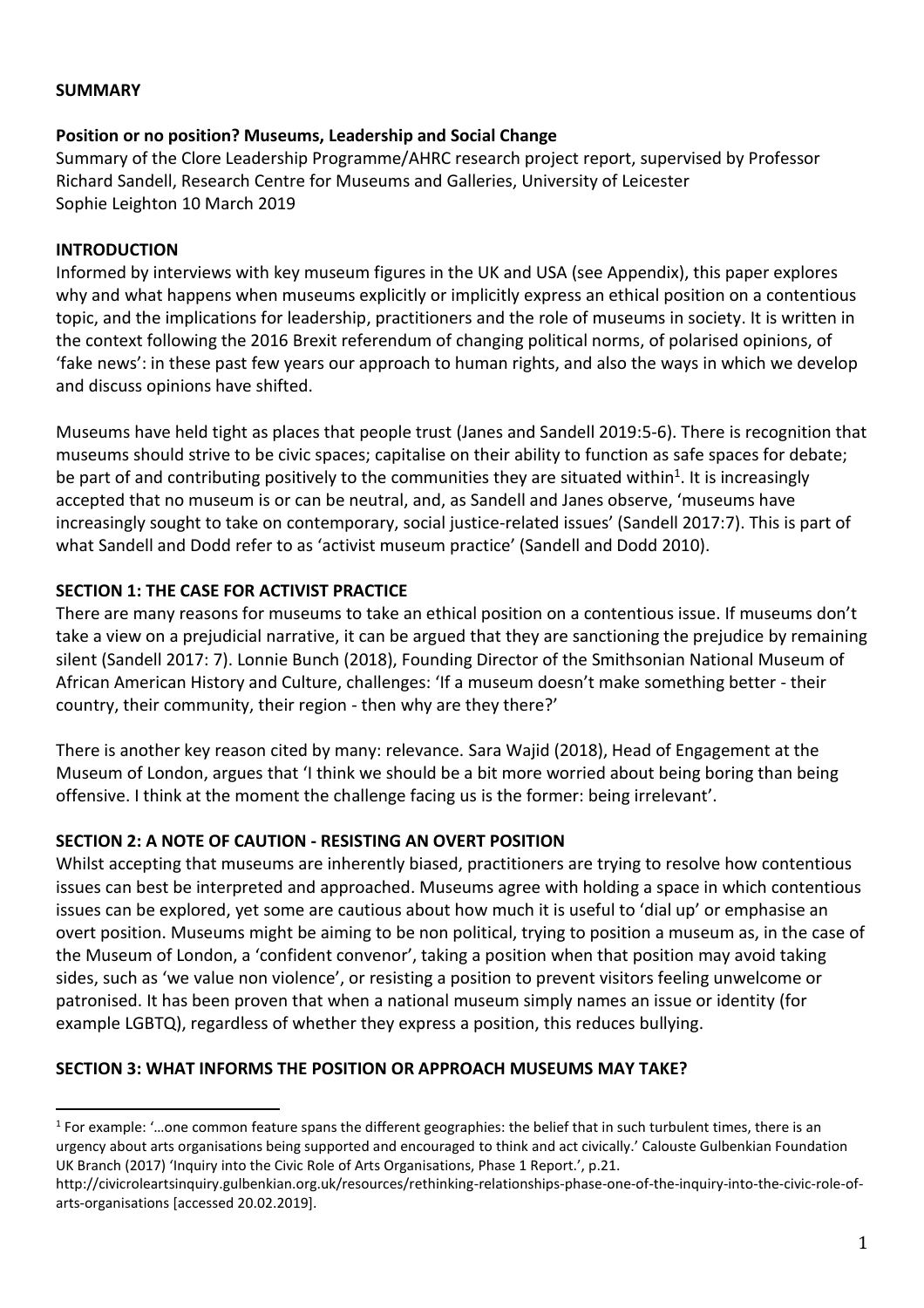In order to decide how to articulate a position, there are many paradoxes and issues that an organisation and its leadership need to consider. Museums should interrogate who they are, who they are there for, what they have and what they can risk. It is important to embed practice, to share control and to get people behind the vision.

# **SECTION 4: THE ART OF ACTIVISM**

This section focuses on the practicalities of how a position is successfully articulated. What do museum staff have to consider in their practice? What are the most successful strategies that museums use to navigate taking a position?

Accept that it is a long game, that it requires consistency, trust, good relationships and an ability to share power. Consider the comfort of audiences. Try to evoke a range of emotions. Be playful and creative. Use platforms well. Consult others (particularly colleagues across the organisation) and bring in partners and advisors. Give audiences what they want and then they may take more. Model best practice. Focus on scholarship and allow facts to back up your arguments, unless there is information missing, in which case be honest about what you know and don't know. Accept that context is important – and draw lines up for what you accept and what you don't. Try to be subtle yet complex. Don't make text too simplistic, but reflect the real world.

# **CONCLUSION**

I am finishing this research project with a huge respect for the task that museum professionals in many kinds of museums are undertaking with such care: to interest, shock, cajole and entice audiences into considering controversial issues from a moral standpoint is not easy, and yet it feels urgently necessary today.

What came up again and again was risk – and museum leaders need to increase their appetite for – and capacity to deal with – risk. Funders need to support this. More research needs to be done on which strategies are most effective, for whom, why and how. Museums need to consult with audiences, stakeholders and funders more, to be open to learn, to be honest about what they know and don't know, about why they have made certain decisions. They need to interrogate and be driven by their core purpose. The interviewees I talked with highlighted the need for bold, open, difficult and impactful practice, that needs to be adopted widely. Museums aren't neutral, and they have a vital civic role: stating an ethical position is just the beginning.

[941 words]

## **BIBLIOGRAPHY**

Ament, S. (2018) Interview with the author, 18 December.

Bailey, D. (2018) Interview with the author, 11 December.

Barlow, C. (2018) Interview with the author, 30 October.

Benjamin, R. (2018) Interview with the author, 13 December.

Bormann, T. (2009) 'Designing the Arc of Dialogue'. Sites of Conscience. [https://www.sitesofconscience.org/wp-content/uploads/2012/10/Members\\_member-Benefits\\_010.pdf](https://www.sitesofconscience.org/wp-content/uploads/2012/10/Members_member-Benefits_010.pdf) [accessed 20.12.2019].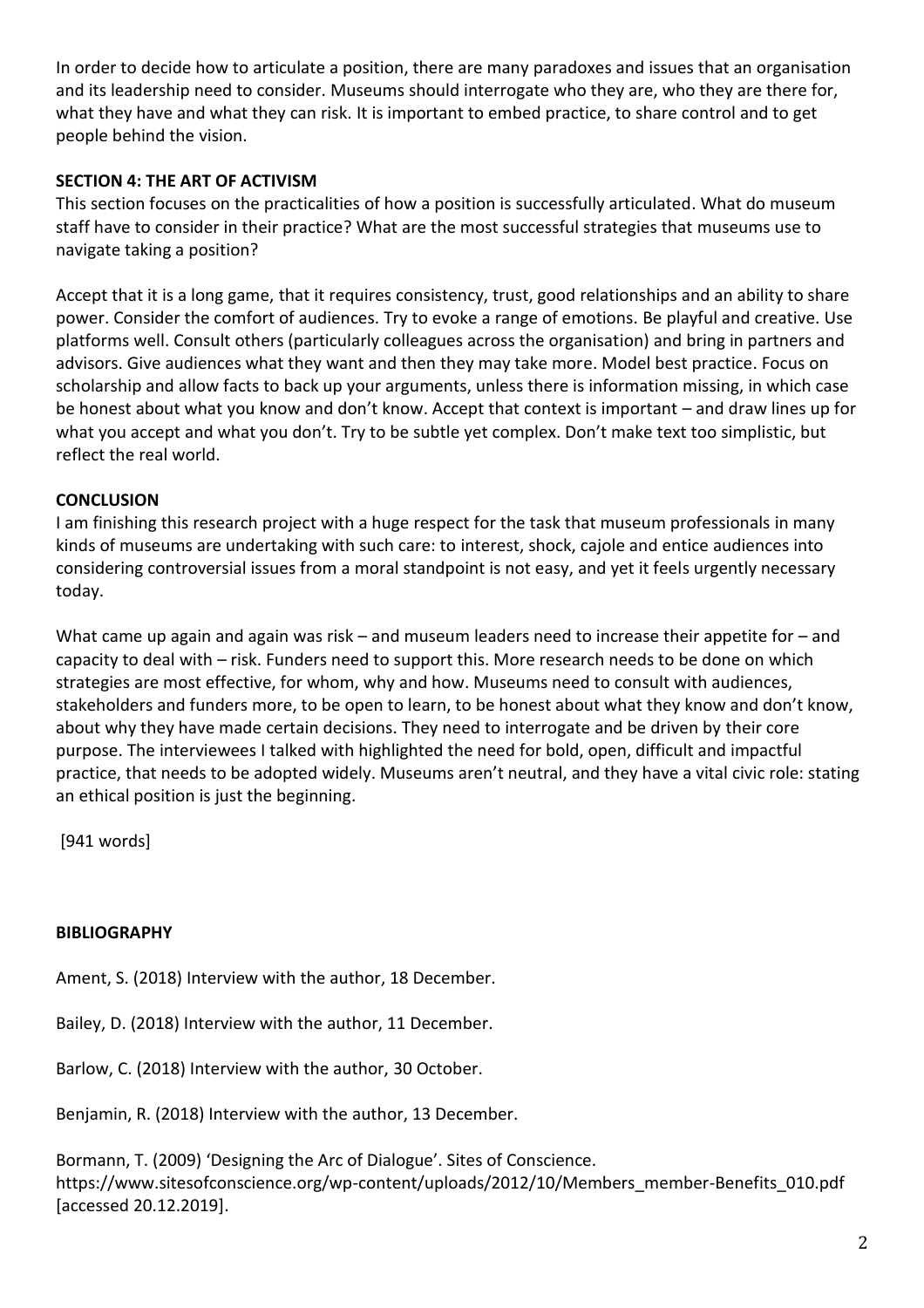Bunch, L. (2018) Interview with the author, 10 December.

Butler, T. (2017) 'If not here, where? – the museum as host in a [polarised](https://tonybutler1.wordpress.com/2017/03/15/if-not-here-where-the-museum-as-host-in-a-polarised-world/) world.' *tonybutler's blog*, 15.03.2017,<https://tonybutler1.wordpress.com/> [accessed 14.02.2019].

Calouste Gulbenkian Foundation UK Branch (2017) 'Inquiry into the Civic Role of Arts Organisations, Phase 1 Report.' [http://civicroleartsinquiry.gulbenkian.org.uk/resources/rethinking-relationships-phase-one-of](http://civicroleartsinquiry.gulbenkian.org.uk/resources/rethinking-relationships-phase-one-of-the-inquiry-into-the-civic-role-of-arts-organisations)[the-inquiry-into-the-civic-role-of-arts-organisations](http://civicroleartsinquiry.gulbenkian.org.uk/resources/rethinking-relationships-phase-one-of-the-inquiry-into-the-civic-role-of-arts-organisations) [accessed 20.02.2019].

Common Cause Foundation (various dates – resource of research reports about values): <https://valuesandframes.org/downloads> [accessed 20.02.2019].

Dodd, J., Plumb, S., Bergevin, J. and Sandell, R. (2018) *Prejudice and Pride: An analysis of visitor engagement and response*. University of Leicester and National Trust. [https://www2.le.ac.uk/departments/museumstudies/rcmg/publications/prejudice-and-pride-an-analysis](https://www2.le.ac.uk/departments/museumstudies/rcmg/publications/prejudice-and-pride-an-analysis-of-visitor-engagement-and-response)[of-visitor-engagement-and-response](https://www2.le.ac.uk/departments/museumstudies/rcmg/publications/prejudice-and-pride-an-analysis-of-visitor-engagement-and-response) [accessed 16.02.2019].

Dugdale, J. (2018) Interview with the author, 14 December.

Editorial Board (2016) 'Trump is normalizing Bigotry', *Washington Post*, 30.09.2016, <https://tinyurl.com/ybps9wzx> [accessed 20.02.2019].

Fleming, D. (2018) Interview with the author, 13 December.

Heal, S. (2018) Interview with the author, 23 November.

Hunt, T. (2018) Interview with the author, 16 November.

Janes, R. R. (2011) 'Museums and the end of materialism'. In: J. Marstine (ed) *[Routledge Companion to](http://www.routledge.com/books/details/9780415566124/)  [Museum Ethics: Redefining Ethics for the Twenty-First Century Museum.](http://www.routledge.com/books/details/9780415566124/)* Routledge: London and New York, pp. 54-70.

Janes, R. and Sandell, R. (eds) (2019) *Museum Activism*. Routledge: London and New York.

Jennings, H. (2017) 'Values for stronger communities – new resource' Happy Museum Project [http://happymuseumproject.org/new-resource-museums-troubled-times/\[](http://happymuseumproject.org/new-resource-museums-troubled-times/)accessed 14.02.2019].

Lennon, R. (2018) Interview with the author, 30 October.

Long, V. (ed.) (2016) *Meeting Ethical and Reputational Challenges Guidance*. What Next? [https://www.whatnextculture.co.uk/wp-content/uploads/2016/04/Meeting-Ethical-and-Reputational-](https://www.whatnextculture.co.uk/wp-content/uploads/2016/04/Meeting-Ethical-and-Reputational-Challenges-Guidance.pdf)[Challenges-Guidance.pdf](https://www.whatnextculture.co.uk/wp-content/uploads/2016/04/Meeting-Ethical-and-Reputational-Challenges-Guidance.pdf) [accessed 20.02.2019].

Lukans, M. (2018) 'The emotional work of Decolonization'. Abbe Museum, 11.07.2018. <https://abbemuseum.wordpress.com/2018/07/11/the-emotional-work-of-decolonization/> [accessed 20.01.2019].

Marstine J. (ed.) (2011) *Routledge Companion to [Museum Ethics: Redefining Ethics for the Twenty-First](http://www.routledge.com/books/details/9780415566124/)  [Century Museum](http://www.routledge.com/books/details/9780415566124/)*. Routledge: London and New York.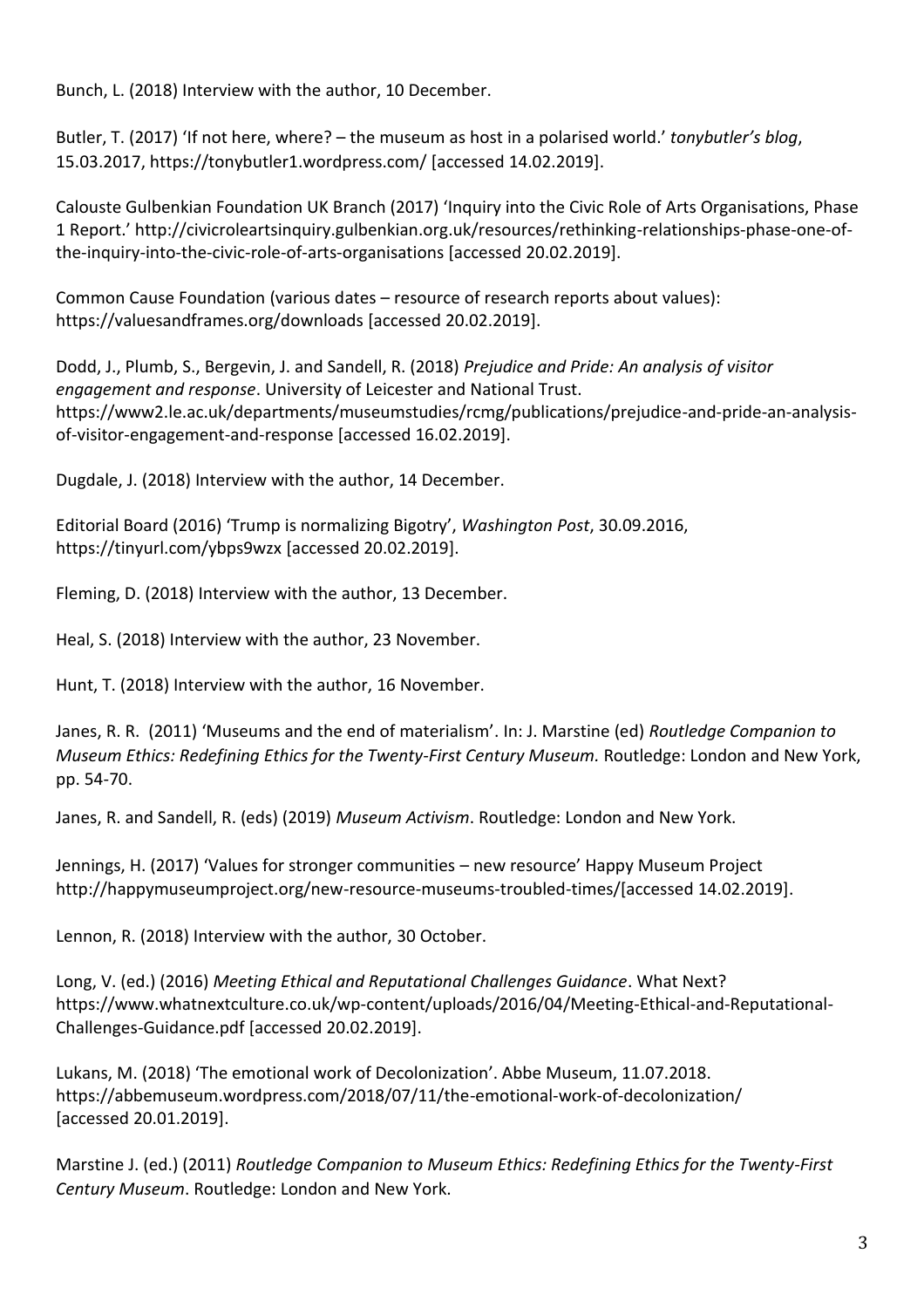Migration Museum Project (2018) *Migration Museum Project 2017/18 brochure*. <https://www.migrationmuseum.org/output/publication/migration-museum-project-2017-18-brochure/> [accessed 14/2/2019]

Mirrer, L. (2018) Interview with the author, 5 December.

Moriarty, G. and Medlyn, S. (2016) *Our Museum Special Initiative: An Evaluation*, Paul Hamlyn Foundation. <https://www.phf.org.uk/publications/our-museum-special-initiative-an-evaluation/> [accessed 11.02.2019].

Ott, K. (2018) Interview with the author, 7 December.

Sandell, R., Lennon, R. and Smith, M. (eds) (2018) *Prejudice and Pride: LGBTQ heritage and its contemporary implications*. National Trust and University of Leicester: Leicester.

Sandell, R. and Nightingale, E. (2012) (eds) *[Museums, Equality and Social Justice](http://www.routledge.com/books/details/9780415504690/)*. Routledge: London and New York.

Sandell, R., Dodd, J. and Garland Thomson, R. (eds) (2010) *[Re-Presenting Disability: activism and agency in](http://www.routledge.com/books/details/9780415494731/)  [the museum](http://www.routledge.com/books/details/9780415494731/)*. Routledge: London and New York.

Sandell, R. (2007) *Museums, Prejudice and the Reframing of Difference*. Routledge: London and New York.

Sandell, R. (2017) *Museums, Moralities and Human Rights*, Routledge: London and New York.

Scott, A. K. (2017) 'New York museums signal their resistance to Trump'. *New Yorker*, 17.02.2017. <https://www.newyorker.com/culture/cultural-comment/new-york-museums-signal-their-resistance> [accessed 23.02.2019].

Sethi, S. (2018) Interview with the author, 10 December.

Solicari, S. (2019) Interview with the author, 10 February.

Wajid, S. (2018) Interview with the author, 19 November.

Wajid, S. and Minott, R. (2019) 'Detoxing and decolonising museums'. In: Janes, R. and Sandell, R. (eds) *Museum Activism*. Routledge: London and New York, pp. 25-36.

Wallace, B. (2018) Interview with the author, 5 December.

Ward, E. (2018) Interview with the author, 23 November.

Weinberg, A. (2017) *Director's Statement. Jimmy Durham: At the Center of the World.* Whitney Museum of American Art.<https://whitney.org/DirectorsStatementJimmieDurham> [accessed 15.2.2019].

Weinberg, A. (2018) Interview with the author, 4 December.

Younge, G. (2018) 'Despite all the warnings, we are normalising Donald Trump', *Guardian*, 08.06.2018, <https://tinyurl.com/y6u8s2ct> [accessed 20.02.2019].